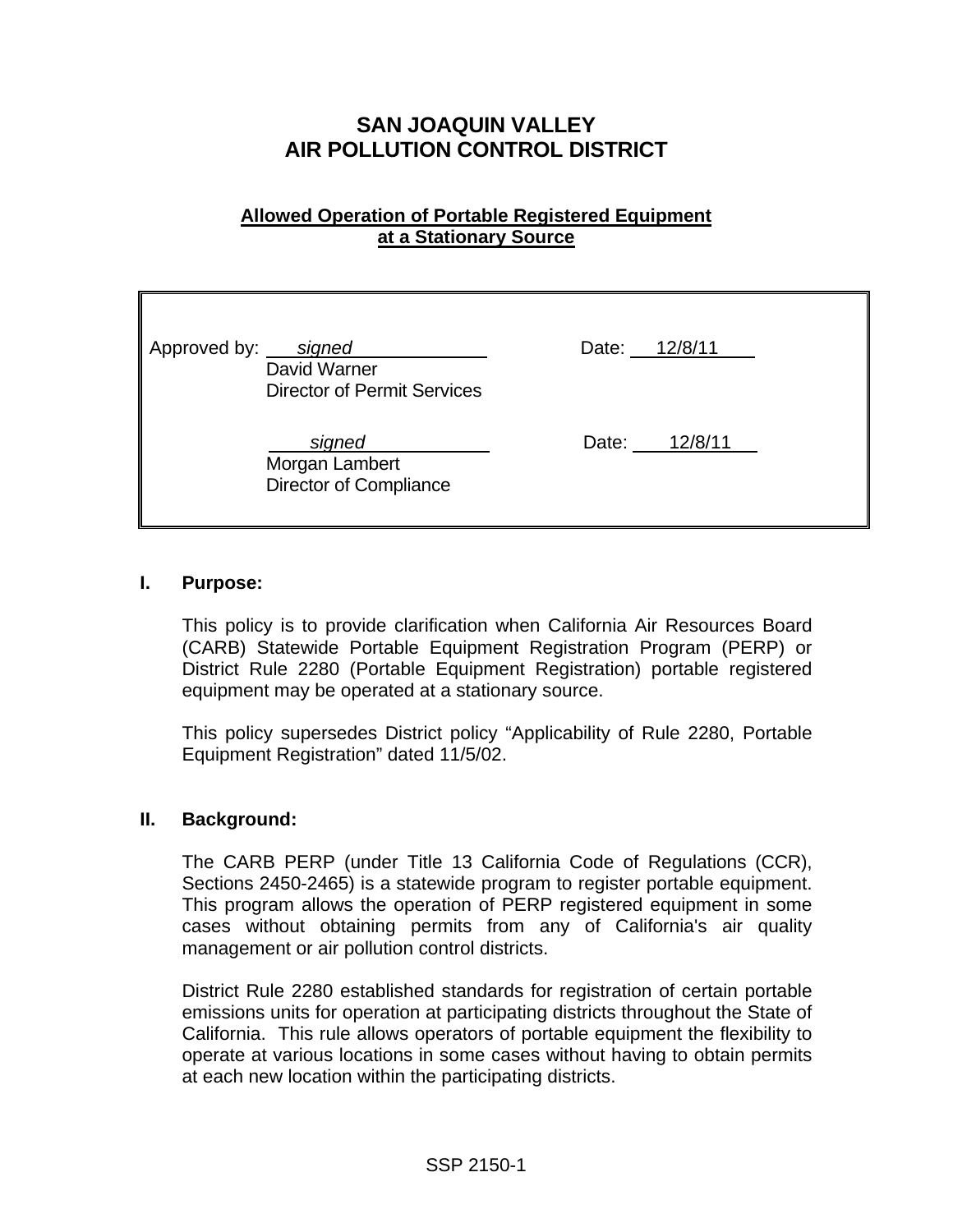However, there are limitations regarding the use of portable registered equipment at a stationary source as discussed in the following Policy and Example sections below.

## **III. Policy:**

Pursuant to the CARB PERP regulations (§ 2451(c)(3)) a portable equipment registration is not valid when the emissions unit is operated in a way that it becomes part of a stationary source.

District Rule 2201 Section 3.37, defines stationary source. This definition includes all equipment that have emissions that are under common control, part of the same industrial process, and located on contiguous or adjacent properties. Addition of emission units that replace or supplement an ongoing function of a facility result in those emission units becoming part of that facility's stationary source (even if permits were not previously required for the facility).

Equipment that is used to replace or supplement an ongoing function of, or utility used at a stationary source is part of that stationary source and therefore does not qualify for registration. Such equipment is subject to the Requirements of Rule 2201 including BACT and offsets.

Please be advised that the requirements of Rule 2201 are much more stringent than the requirements for portable registered equipment. As such, a particular device with a portable equipment registration may not meet the requirements of Rule 2201 and may not be approvable.

In general, maintenance and construction activities at a stationary source are not part of the "same industrial process" as the stationary source and equipment used for such maintenance or construction activities is therefore not part of the same stationary source. Therefore, portable registered equipment can be used for maintenance and construction activities (provided the maintenance or construction activity does not facilitate the ongoing operation of the stationary source itself).

In limited circumstances and when associated with a District variance portable registered equipment (without a District permit) may be allowed to be used at a stationary source as part of an effort to mitigate excess emissions. In such cases, the portable registered equipment must be used to reduce excess emissions that would occur in the absence of it's use, e.g. the use of a portable registered IC engine to power a an organic liquid vapor control system during an outage of the electrical utility. Such uses must be approved by the APCO on a case by case basis.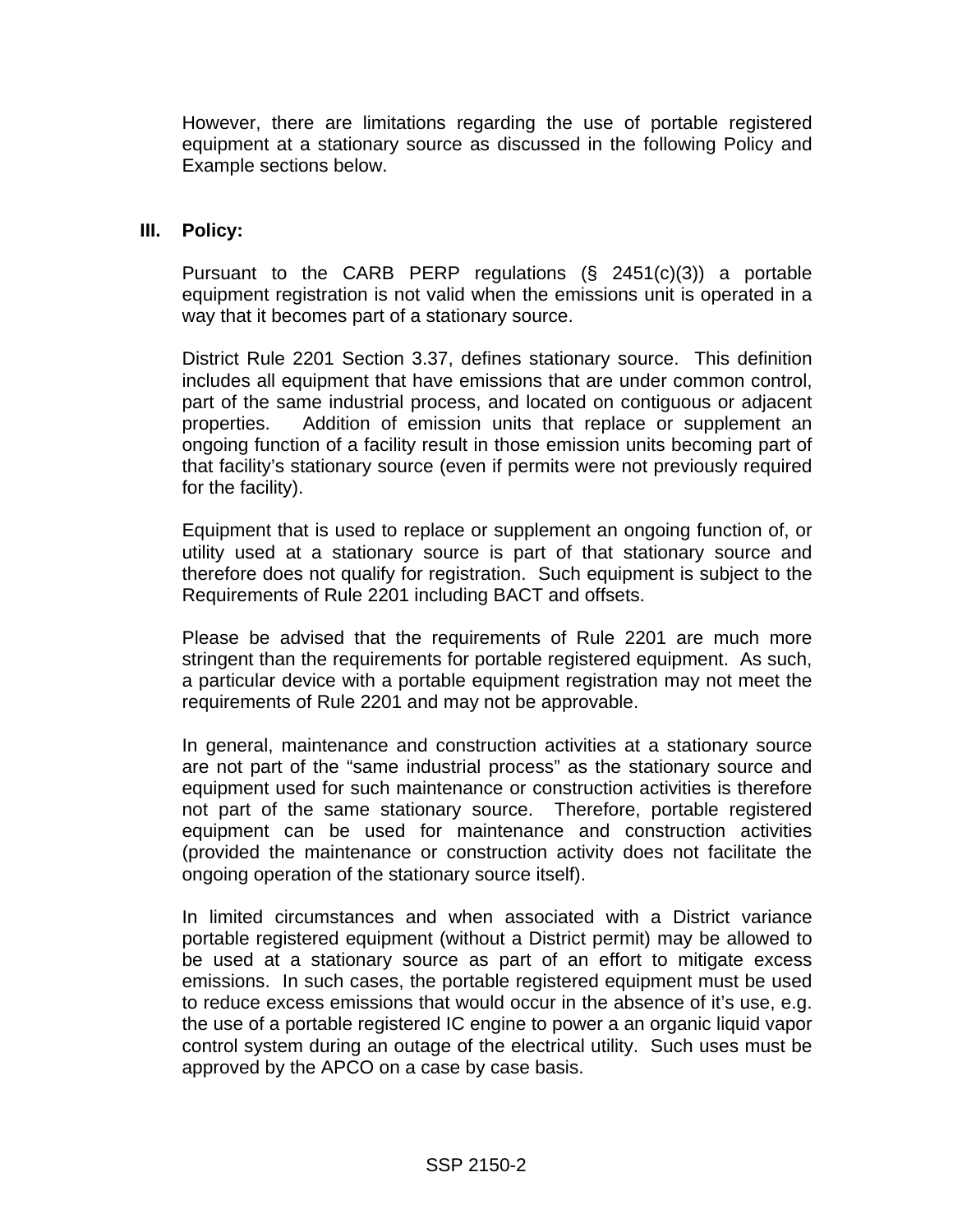# **IV. Examples:**

The following are examples of situations when the use of portable registered equipment is valid and when it is not valid at a stationary source.

## Example 1:

A bulk gasoline storage facility is requesting to contract a company with registered portable equipment for unconfined abrasive blasting equipment to blast their aboveground tanks in preparation for repainting.

Since the facility is in the business of storing and dispensing of gasoline, the abrasive blasting of the aboveground tanks may be performed under the portable equipment registration and a District stationary source permit is not required. The abrasive blasting operation will not be replacing or supplementing the ongoing function of storing and dispensing gasoline. In addition, the abrasive blasting company may also utilize portable registered IC engine/generators to power their equipment.

## Example 2:

A cheese products manufacturing facility is expanding their facility and will have a large amount of concrete work performed onsite. They have contracted a company to bring in a portable registered concrete batch plant to provide the required concrete. In addition, the portable concrete plant will also be utilizing portable registered IC engine/generators to power the concrete plant.

Since the facility is in the business of manufacturing cheese products, the portable registered concrete plant and associated electric generators may be used at the stationary source and a District stationary source permit is not required. The concrete manufacturing operation will not be replacing or supplementing the ongoing function of manufacturing cheese products.

#### Example 3:

A composting facility has a wood chipper to grind wood waste under permit. The facility has received a large quantity of wood waste, which must be ground and is requesting to bring in a portable registered wood chipper to temporarily operate at their facility.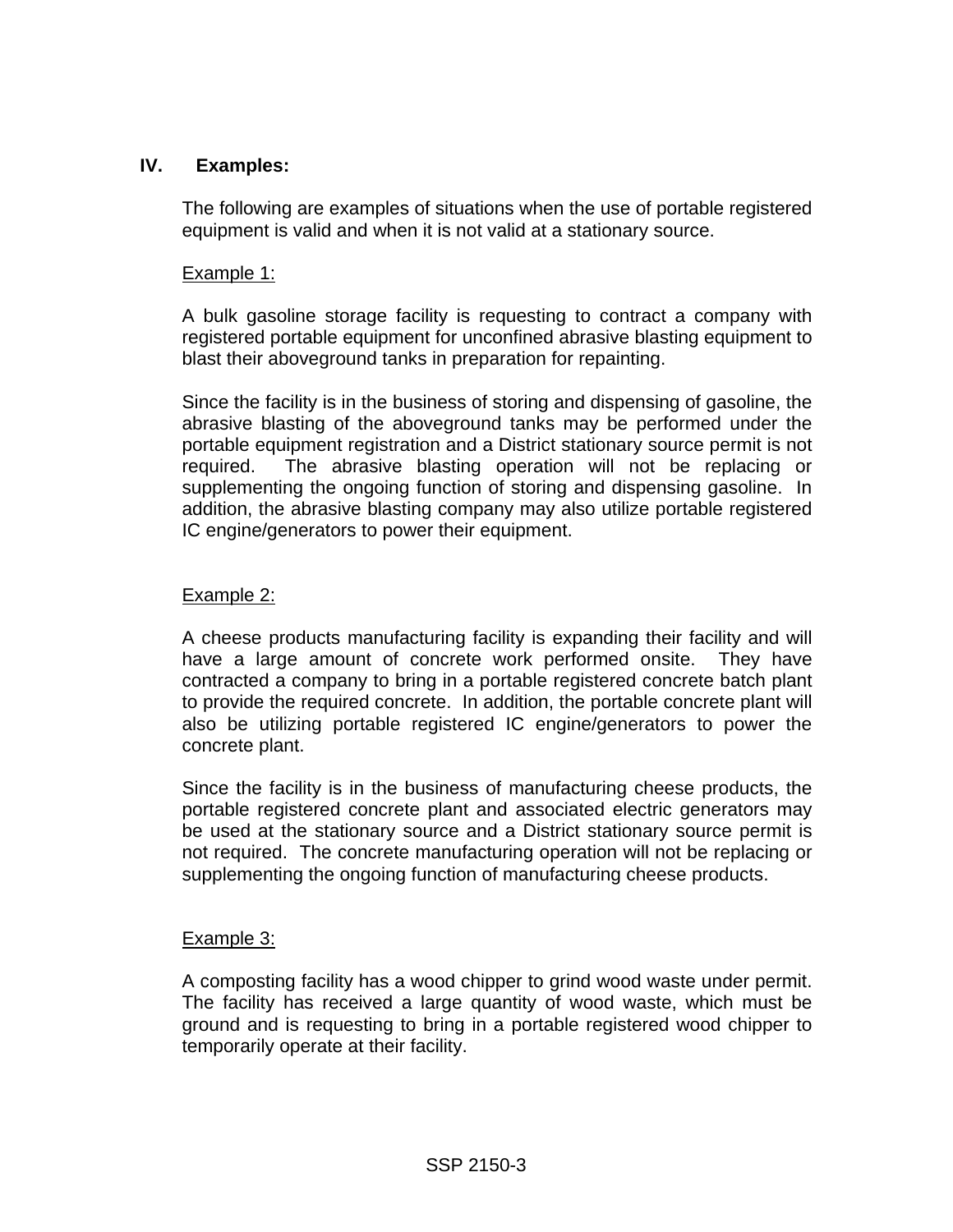Since the portable registered wood chipper will supplement an ongoing function at the facility (i.e. processing and grinding wood waste) the portable registered wood chipper is not allowed. The operator must obtain a District stationary source permit to operate the additional wood chipper at their facility.

## Example 4:

A construction company has a various location permit for their portable hot mix asphalt (HMA) plant, which is permitted to operate on utility power. The permittee is moving the HMA plant to a remote location where utility power is not available and is requesting to bring in portable registered IC engine/ generators to power their HMA plant.

Since the portable registered electric generators will be providing electrical power to operate the HMA plant (which is a stationary source), the portable registered IC engine/generator cannot be utilized in conjunction with the HMA plant. The operator is replacing the electric power required to operate the HMA plant. Therefore, the operator must obtain a District stationary source permit to operate the portable IC engine/generator in conjunction with the HMA plant.

## Example 5:

A tomato processing facility is planning to utilize portable registered electric generators powered by IC engines to provide emergency standby electric power.

Since the portable registered emergency IC engine/generator will be providing emergency standby electric power to the facility (including the tomato processing operations), it would be supplementing the facility's tomato processing operations. Consequently, the portable registered emergency IC engine/generator cannot be used at the facility. The operator must obtain a District stationary source permit to utilize the emergency IC engine/generator.

## Example 6:

A soil remediation contractor has a permit for their soil remediation operation (approved to operate either at a single location or at various unspecified locations). The location of the soil remediation operation does not have utility power available and is requesting to bring in a portable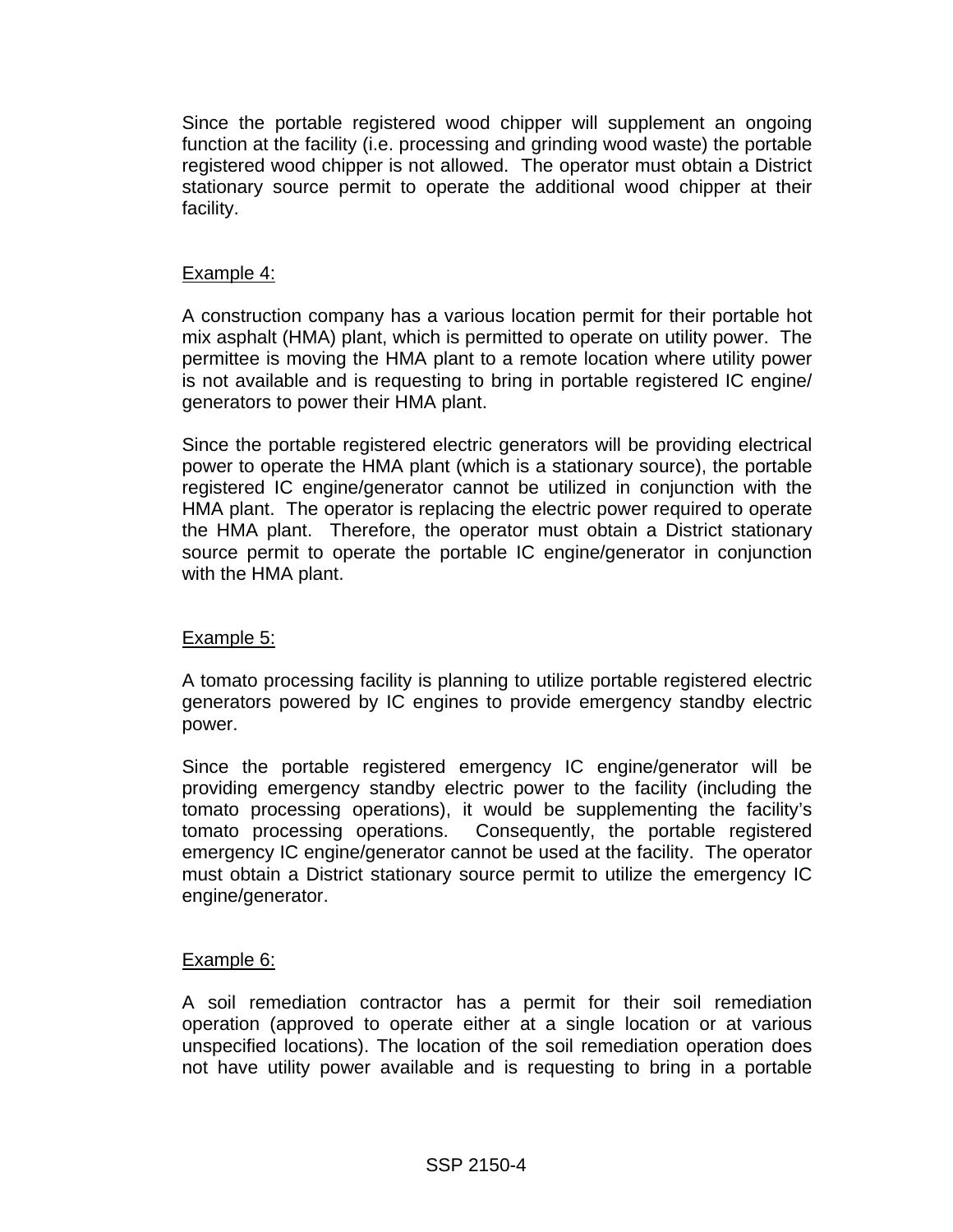registered IC engine/generator to provide power for the remediation operation.

Since the portable registered electric generators will be providing electrical power to operate the soil remediation operation (which is considered a stationary source), the portable registered IC engine/generator cannot be utilized in conjunction with the soil remediation operation as the operator is replacing the electric power required for operation. Therefore, the operator must obtain a District stationary source permit to operate the portable IC engine/generator in conjunction with the soil remediation operation.

# Example 7:

An oil production company must disconnect their operations from the electrical supply to allow maintenance activities to be performed. The permittee is requesting to bring in a portable registered IC engine/ generator to provide power to the oil production operation during the maintenance activity.

Since the portable registered IC engine/generator would be providing electrical power to the oil production operation, the portable registered IC engine/generator cannot be utilized in conjunction with the oil production operation as the operator is replacing the electric power required to operate the oil production operation. Therefore, the operator must obtain a District stationary source permit to operate the portable IC engine/generator in conjunction with the oil production operation.

# Example 8:

A metal parts fabrication and coating operation requests to bring in a portable registered abrasive blasting operation with an IC engine on a temporary basis to sandblast a large item that they will subsequently paint.

Since the portable registered abrasive blasting operation with an IC engine would be supplementing the ongoing function of the stationary source, i.e. sandblasting metal parts for subsequent coating, the portable registered abrasive blasting operation with an IC engine cannot be utilized in conjunction the facility. Therefore, the operator must obtain a District stationary source permit to operate the portable registered abrasive blasting operation with an IC engine in conjunction with the metal parts fabrication and coating operation.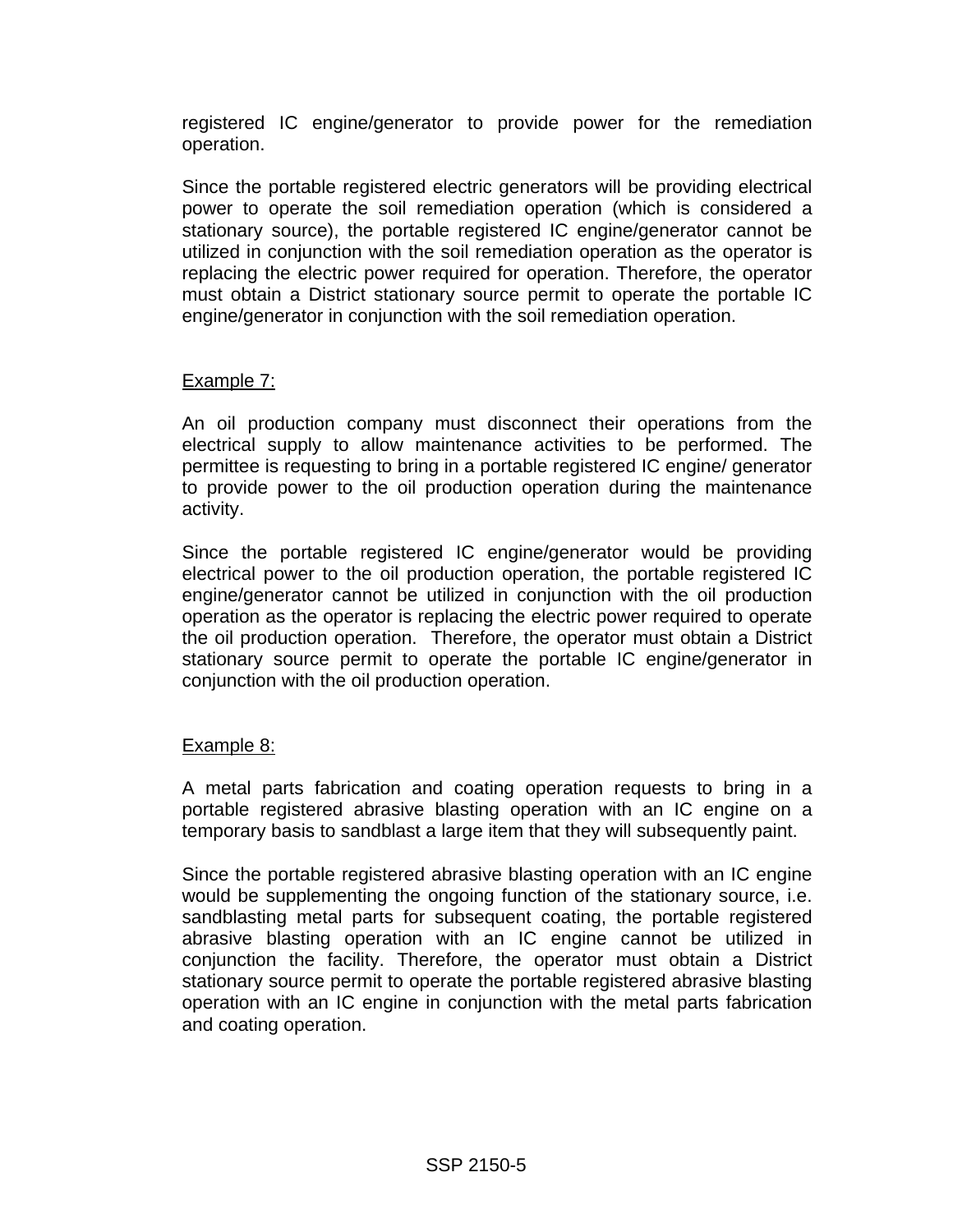## Example 9:

A cell phone transmitter tower site with no permitted equipment wants to bring in an emergency generator to provide emergency backup power for the operation.

The addition of the emergency IC engine/generator results in the facility being a stationary source. Additionally, the IC engine/generator is augmenting the normal operation of the facility, therefore the IC engine/generator requires a District stationary source permit. A portable equipment registration is not valid for such use.

#### Example 10:

An asphalt production operation also collects used asphalt on site. Periodically the facility brings in a registered, IC-engine driven portable crusher to grind up the asphalt.

Because the grinding operation is not part of the same industrial process as asphalt manufacturing and the grinding operation is not located at the site for more than 12 months for CARB registered units (6 months for District registered units) this would be allowed. However, if the ground asphaltic material is then used to produce new asphalt, the grinding operation has become part of the stationary source process. A District stationary source permit would be required to operate this equipment in conjunction with the asphalt production operation.

#### Example 11:

A dairy operation (subject to District permit) wants to bring in portable registered IC engine to power a grinding operation for cattle feed (the feed will be used at the dairy).

Since the portable registered IC engine powering the feed grinding operation would be supplementing the ongoing function of the stationary source, i.e. providing feed for cattle at the dairy, the portable registered IC engine powering the feed grinding operation cannot be utilized in conjunction with the facility. Therefore, the operator must obtain a District stationary source permit to operate the portable registered IC engine powering the feed grinding operation in conjunction with the dairy.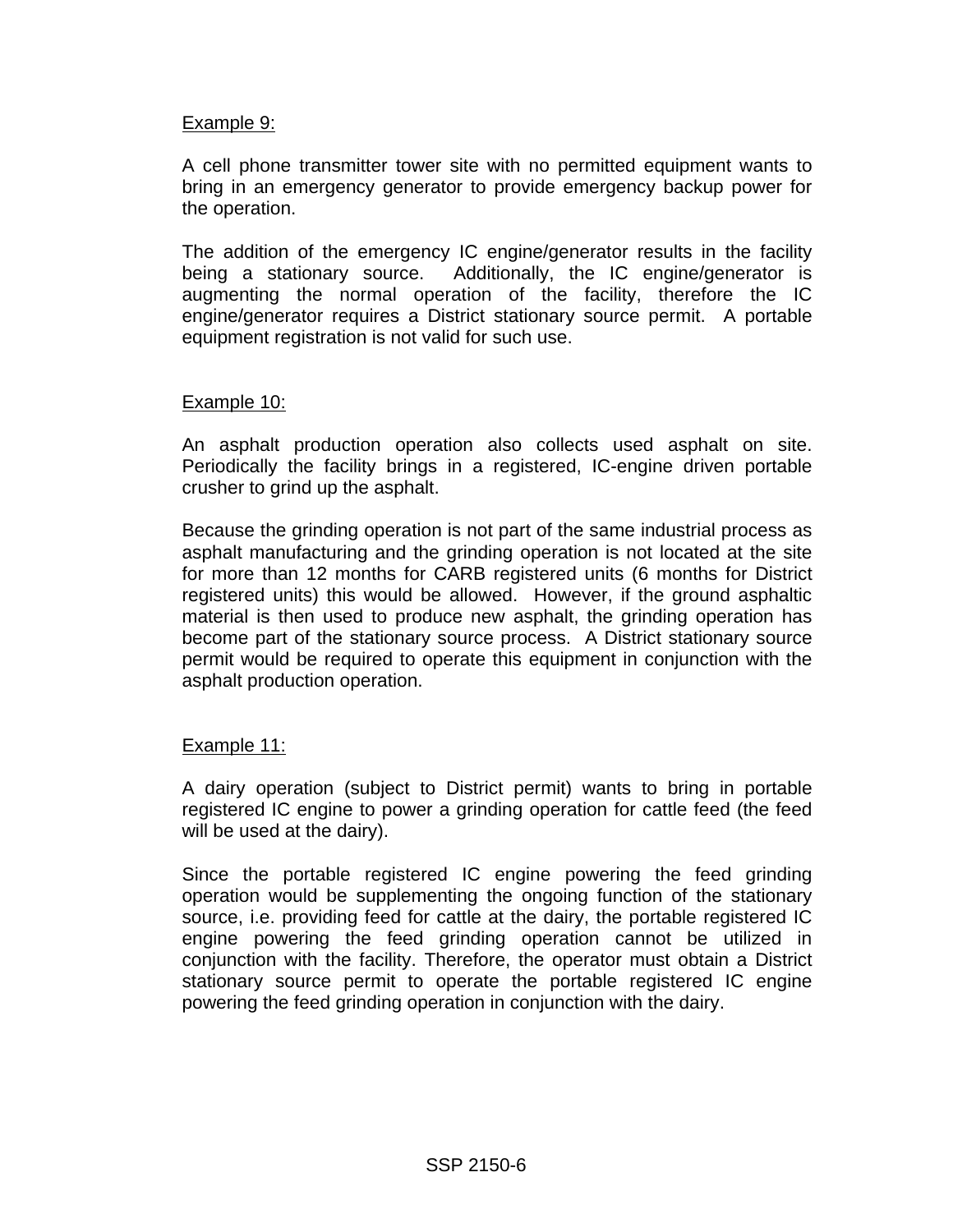## Example 12:

An agricultural operation (not subject to District permit) wants to bring in portable registered IC engine/pump to replace an existing IC engine/pump authorized by a District Permit Exempt Equipment Registration (PEER).

When the agricultural operation is not subject to permit (because actual emissions are less than 50% of the major source threshold), the portable registered IC engine/pump can be installed without a District stationary source permit. However, if the portable registered IC engine/pump is subject to the emission limits of Rule 4702, e.g. past the compliance deadline, a PEER is required. The operator must satisfy the requirements of Rule 2250 Permit Exempt Equipment Registration for the replacement IC engine/pump.

#### Example 13:

An oil production company needs to bring in a drilling rig to add some new wells. The rig has draw works, a rotary table, and several pumps all powered by IC Engines. The engines have CARB Registrations but they have not been renewed and are no longer current. Does this constitute a violation?

Yes, the registrations must be current for this equipment to operate legally. If the registrations were up to date, the drilling operation could continue under registration.

Drilling new wells, well maintenance operations, or well abandonment are not considered part of the day-to-day work of producing oil. Although drilling, well work, and well abandonment all have to occur to produce oil, they are considered an ancillary maintenance activity for the oil production operation. Therefore such equipment is not part of the oil production stationary source.

#### Example 14:

A rock mining and crushing operation utilizes portable registered IC engines powering rock crushers at their facility. As a business necessity the equipment is periodically moved to different sites within that facility and is not located at any one spot, i.e. site, at the facility for more than 12 months.

Since the portable registered IC engine powering the rock crushers is part of the ongoing function of the stationary source, i.e. providing an integral function of the facility, the portable registered IC engine powering the rock